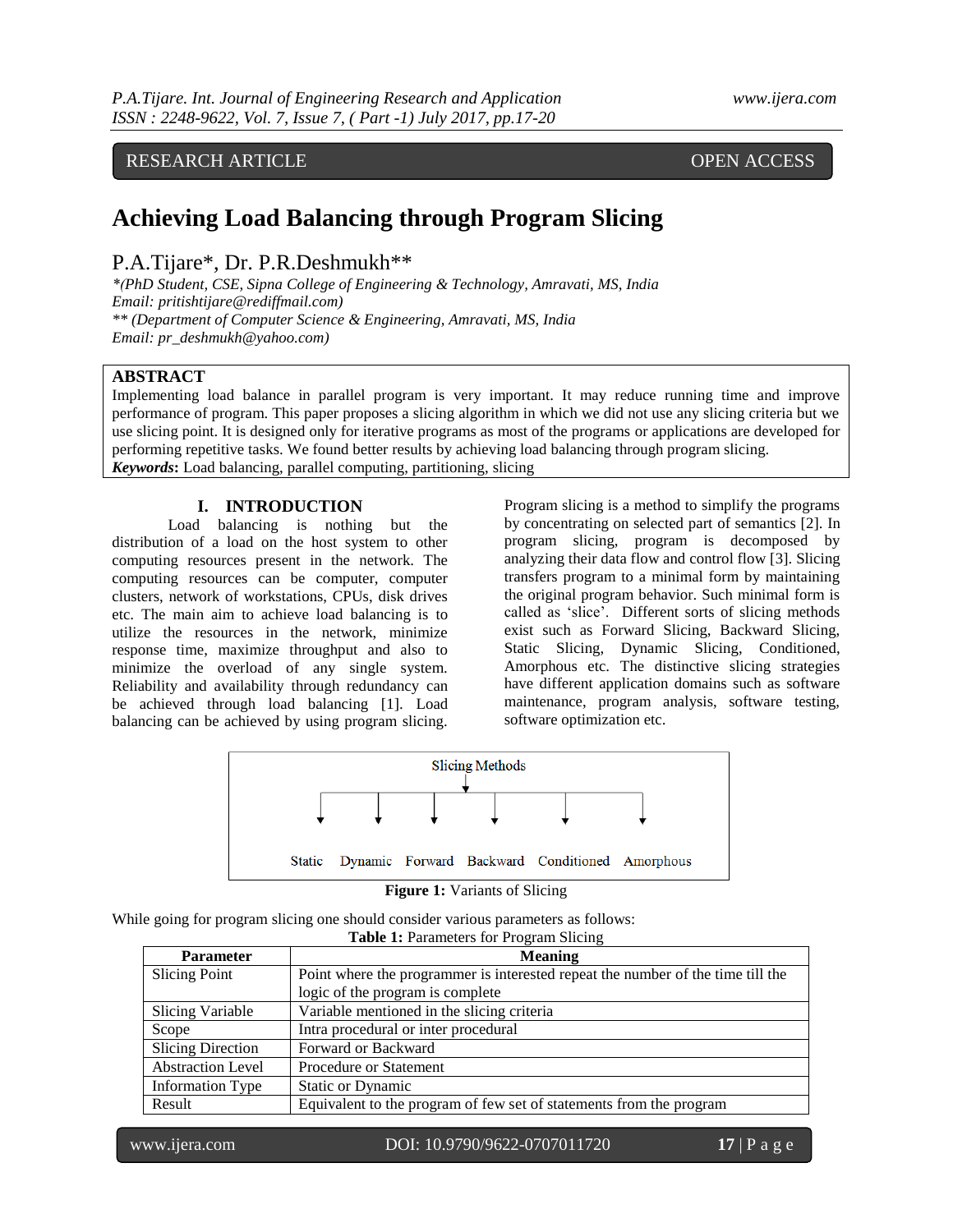#### **1. Program Representation**

To have an intermediate representation of a program is the best way to understand large programs. For computing slice, the program source code has to be transformed into intermediate representation. In most of the slicing algorithms, programs are represented by directed graph such as Control Flow Graph (CFG), Data Dependence Graph (DDG), Control Dependence Graph (CDG), Program Dependence Graph (PDG), System Dependence Graph (SDG), Extended System Dependence Graph (ESDG) etc. [4,5,6]

# **2. Need of Slicing**

Program slicing techniques are used for various applications like program understanding, program verification, parallelization of a program, software probability analysis, program integration, compiler optimization etc.

#### **II. PARALLEL COMPUTING**

Parallel computing is nothing but the computation in which many computations or the process execution are carried out in parallel way. Frequently, large problems are divided into smaller parts, and then these small parts can be solved at the same time. There are several variants of parallel computing: bit-level, instruction-level, data, and task parallelism. Parallelism has been employed for many years, mainly in high-performance computing, but interest in it has grown lately due to the physical constraints preventing frequency scaling.

To solve any computational problem, the simultaneous use of multiple compute resources, is nothing but parallel computing. Basic concept of parallel computing is to break down a computational task in several very similar sub tasks that can be processed independently and the results are combined after the completion of the task. One of the greatest barriers to achieve parallel computing is communication and synchronization in between different sub tasks. Effective use of Parallel Computers in practical applications can be achieved by proper Knowledge of Algorithm, Computer Architecture and Parallel Languages.

- **1. To provide concurrency:** As single computing resource can only solve one thing at a time. Multiple computing resources can be doing many things simultaneously at a time.
- **2. To solve larger problems:** Some computations are so large and/or complex that it is impractical or impossible to solve them on a single computer, especially when limited computer memory is available

#### **2.1 Partitioning**

To design a parallel program, is to break the problem into discrete groups of work that can be distributed to multiple tasks. This is known as partitioning. There are two basic ways of partitioning computational work among parallel tasks: *domain decomposition* and *functional decomposition*

#### **To save time and/or money:** As the number of

resources are more to solve a task will reduce its time to complete, with potential cost savings.

**To use non-local resources:** Using computing resources on a network, when local compute resources are insufficient for demand.

**To limit to serial computing:** There are many reasons to apply significant constraints to build ever faster serial computers:

#### **2.2 Parallelism**

Parallel processing is an important part of any high performance computing model. Parallel Processing involves the use of computing resources such as CPU and Memory to complete the task. Parallel processing involves the division of a task into several sub tasks and making the system work on each of these smaller tasks in parallel. If multiple nodes or processor are engage in doing a computational task it execution time is faster than the single processor. Parallel processing improves the response time and throughput by utilizing all the computing resources in the network.

The goal of Parallel Processing is to obtain high performance with the minimum programming efforts, minimum resource requirements and with flexible architecture. We would like to obtain good speedup over the best sequential program that solves the same problem. This requires that we ensure a balanced distribution of work among processors, reduce the amount of inter processor communication which is expensive, and keep the overheads of communication, synchronization and parallelism management low.

# **2.2.1 Types of Parallelism**

Various forms of parallel computing are:

- 1. Bit-Level Parallelism
- 2. Data Level Parallelism
- 3. Instruction-Level Parallelism
- 4. Task Parallelism
- 5. Loop Level Parallelism

Loops are the main target area in our work for parallelization. Loops are contained by most of the application. Long running application contain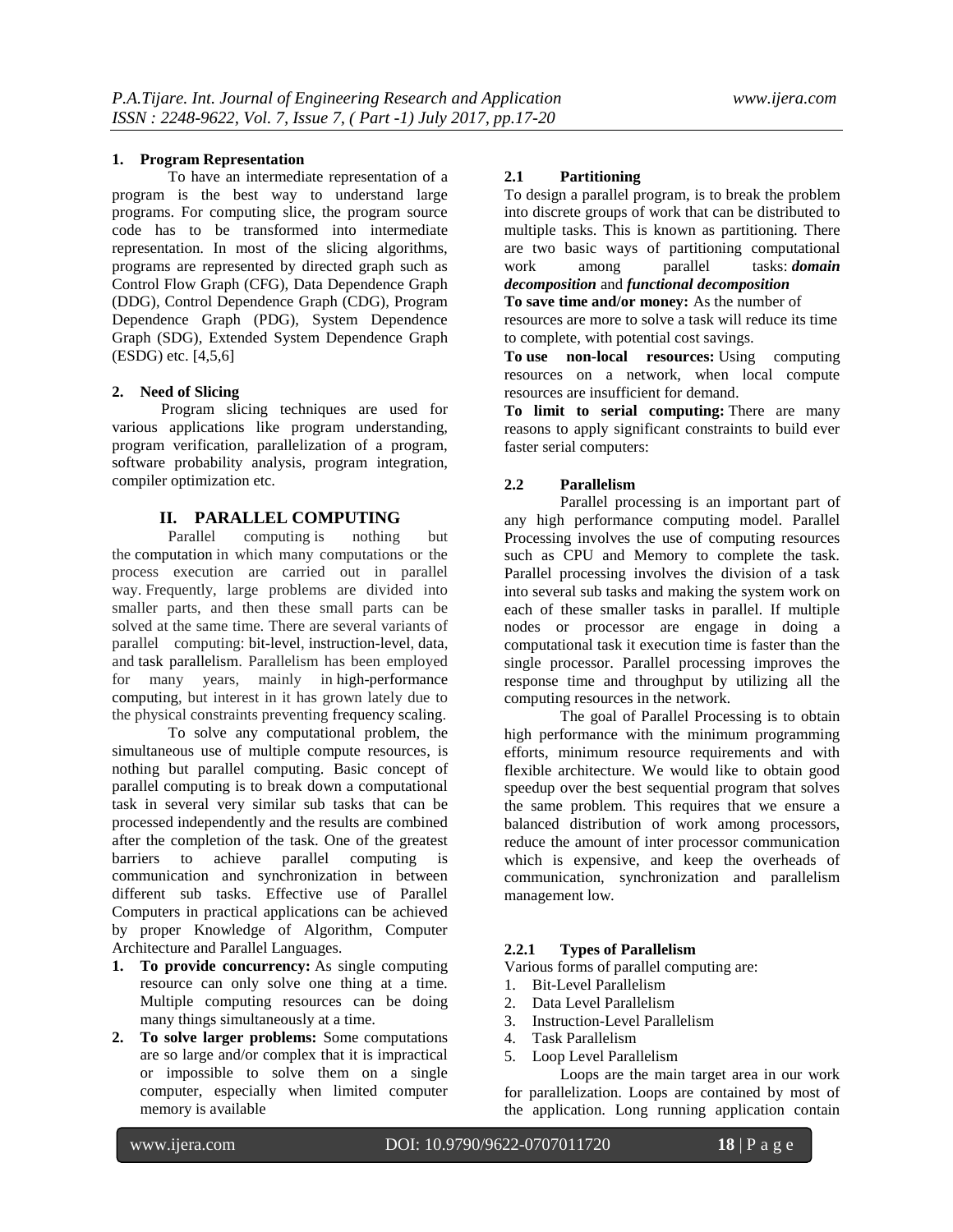large loop that have many iteration to perform. We can divide the large number of iterations of such loops among the different processing nodes. If the amount of work performed in each iteration is roughly the same, simply dividing the iterations evenly across processors will achieve maximum parallelism.

# **III. SLICING THE PROGRAM**

We have designed a slicing algorithm in which we did not use any slicing criteria but we use slicing point. It is designed only for iterative programs as most of the programs or applications are developed for performing repetitive tasks. So we consider "for loop" as our slicing point in our algorithm.

In the iterative programs, same code is repeated number of times and system has to execute all the code till the condition is true. Slicing point is the point from where we can slice the program. Number of slices can be created according to requirement or demand. Calculating slicing point value is dependent on number of slices to be created and initial & last value for all iterations will vary accordingly.

Steps for proposed Slicing Algorithm are as follows:

- 1. Form CFG of a program.
- 2. Identify slicing point in the program
- 3. Calculate initial and last value in iteration according to slicing point
- 4. Divide slicing point in number of iterations from last value of iteration by the formula (LV - FV) +1 / No of slices

5. Make slice ready for execution by inserting remaining program code into newly created slice

We can create the slices of the program as per users need since we are forming the slices by giving the value to the program to divide into n number of parts. New slice of the program is considered as a new program and will be transfer for execution on another system in the network.

### **IV. LOAD BALANCING PROCESS**

When each task received, we are partitioning the work equally. We have evenly distributed the data set among the tasks, for those operations where each task performs similar type of work. For loop iterations where the work done in each iteration is similar, evenly distribute the iterations across the tasks.

The program slicer slices the program and converted into executable files. Now these files will be transferred to remote systems present in the network. After execution of slices on remote systems, the result files generated by each remote system will be transferred back to host system. After getting the result files back, the file output and time to execute slice on each remote system will be calculated.

Since we divide the program in to slices transferred them on number of remote systems to execute parallel by achieving load balancing, we shown the time required to execute overall program is reduces.



# **V. RESULTS Execution Time of Program**

**Figure: 2:** Execution time of a program with different iterations